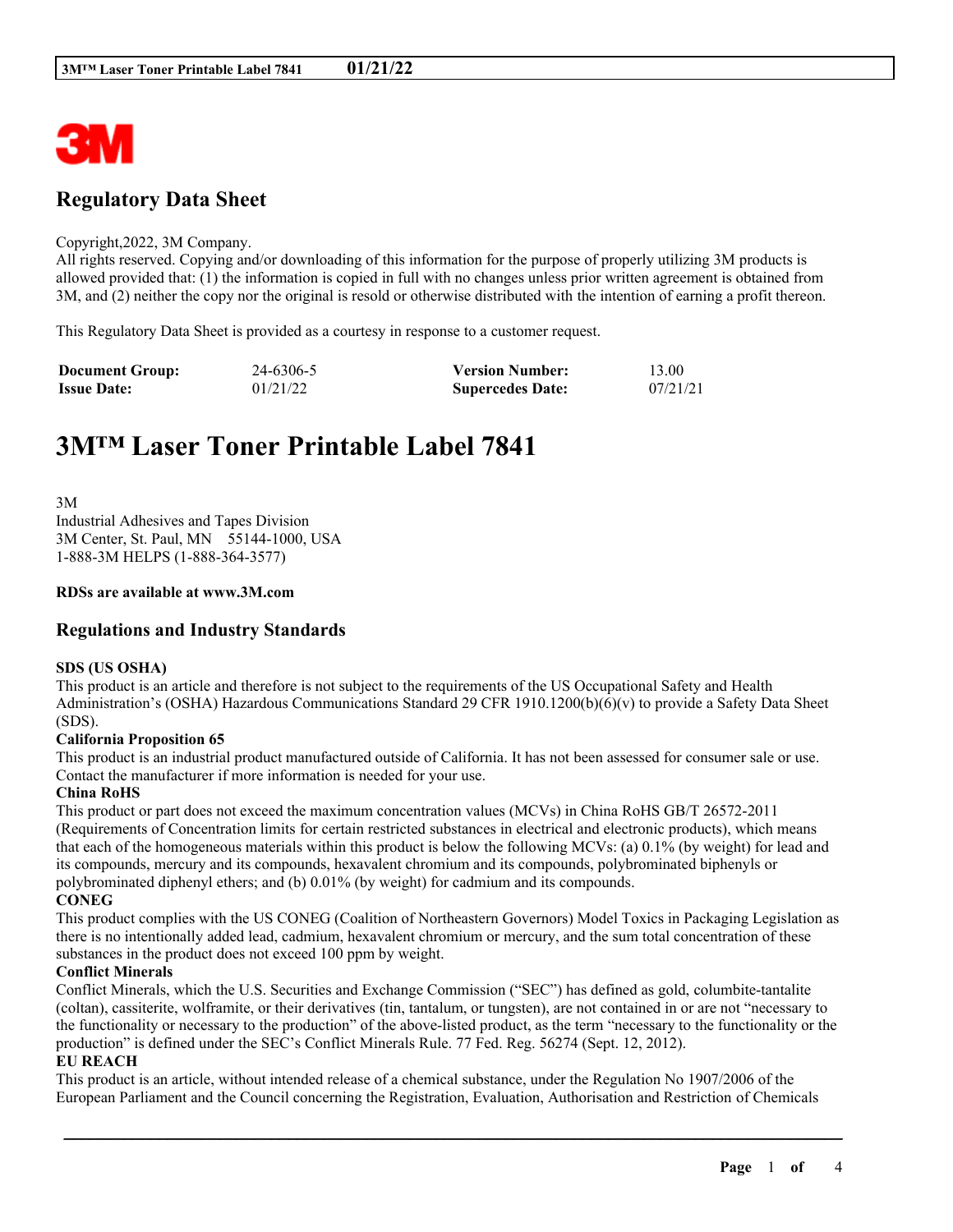(REACH) (refer to REACH, Article 3(3)). It is not a chemical preparation. Therefore, it is not subject to the (pre)-registration or the registration process. It does not require a safety data sheet.

# **EU REACH**

This product, including any article that the product is composed of, does not contain at greater than 0.1% by weight a Substance of Very High Concern (SVHC) substance identified according to Article 59 of REACH. This declaration reflects the substances on the candidate SVHC list, effective January 2022.

# **EU RoHS**

This product does not exceed the maximum concentration values (MCVs) set under EU Directive 2011/65/EU (RoHS recast/RoHS 2), as stated in Annex II to that directive. This means that each of the homogenous materials within this product does not exceed the following MCVs: (a) 0.1% (by weight) for lead, mercury, hexavalent chromium, polybrominated biphenyls or polybrominated diphenyl ethers; and (b) 0.01% (by weight) for cadmium.

# **EU RoHS Phthalates**

This product does not exceed the maximum concentration values (MCVs) for phthalates set under EU Directive 2011/65/EU (RoHS recast/RoHS 2), as amended by EU 2015/863, which applies to finished EEE after July 22, 2019 for Category 1-7, 10- 11 products and after July 22, 2021 for Category 8 and 9 products. This means that each of the homogeneous materials within this product does not exceed the MCV of 0.1% (by weight) for each of the following phthalates: DEHP, BBP, DBP, and DIBP.

# **Fluorinated Greenhouse Gas**

A Fluorinated Greenhouse Gas (or F-Gas) listed under Annex I and II of Regulation (EU) No 517/2014 of the European Parliament and of the Council of 16 April 2014 is not intentionally added to the product.

#### **Halal**

This product has not been certified Halal.

# **Kosher**

This product has not been certified Kosher.

#### **Stockholm Agreement**

This product does not contain Persistent Organic Pollutants (POPs) at or above applicable thresholds per Annexes A, B, and C of the Stockholm Convention, May 2004 and subsequent amendments.

\_\_\_\_\_\_\_\_\_\_\_\_\_\_\_\_\_\_\_\_\_\_\_\_\_\_\_\_\_\_\_\_\_\_\_\_\_\_\_\_\_\_\_\_\_\_\_\_\_\_\_\_\_\_\_\_\_\_\_\_\_\_\_\_\_\_\_\_\_\_\_\_\_\_\_\_\_\_\_\_\_\_\_\_\_\_\_\_\_\_

**Sustainability Advantage: Recycled content**

This product does not contain recycled content.

# **TSCA Section 6**

This product is not known to contain 2,4,6-Tri-tert-butylphenol (CAS 732-26-3).

#### **TSCA Section 6**

This product is not known to contain Decabromodiphenyl Ether (Deca-BDE) (CAS 1163-19-5).

#### **TSCA Section 6**

This product is not known to contain Hexachlorobutadiene (HCBD) (CAS 87-68-3).

**TSCA Section 6**

This product is not known to contain Pentachlorothiophenol (PCTP) (CAS 133-49-3).

**TSCA Section 6**

This product is not known to contain Phenol, isopropylated phosphate (3:1) (PIP (3:1)) (CAS 68937-41-7).

# **Chemicals and/or Compounds of Interest**

**4,4'-Methylenebis(2,6-Diethylaniline) (CAS 13680-35-8)** : Not intentionally added. **Acrylamide (CAS 79-06-1)** : Not intentionally added. **Alkylphenol (AP)** : Not intentionally added. **Alkylphenolethoxylates (APE)** : Not intentionally added.

**Antimony and (Sb) Compounds** : Not intentionally added.

**Aromatic Amines** : Not intentionally added.

**Arsenic and (As) Compounds** : Not intentionally added.

**Asbestos** : Not intentionally added.

**Azocolorants and Azodyes** : Not intentionally added.

**Beryllium and (Be) Compounds** : Not intentionally added.

**Bismuth and (Bi) Compounds** : Not intentionally added.

**Bisphenol A (BPA) (CAS 80-05-7)** : Not intentionally added.

**Butyl Benzyl Phthalate (BBP) (CAS 85-68-7)** : Not intentionally added.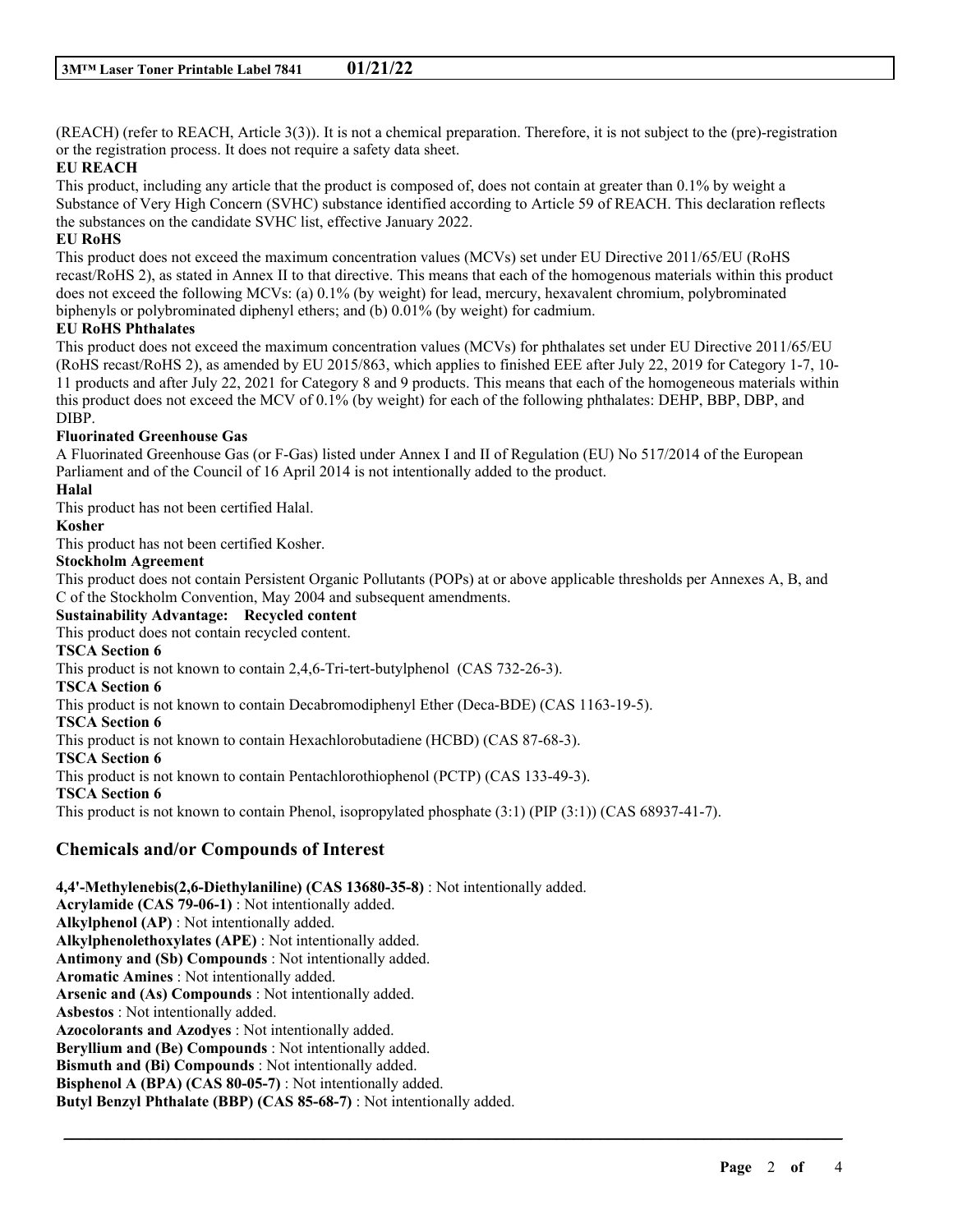**Butylated Hydroxytoluene (BHT) (128-37-0)** : Not intentionally added. **Cadmium and (Cd) Compounds** : Not intentionally added. **Chlorinated Paraffins, Short Chain** : Not intentionally added. **Chromium and (Cr) Compounds** : Not intentionally added. **Cobalt and (Co) Compounds** : Not intentionally added. **Colophony (Rosin) (CAS 8050-09-7)** : Not intentionally added. **Crystalline Silica** : Not intentionally added. **Decabromodiphenyl Ether (Deca-BDE) (CAS 1163-19-5)** : Not intentionally added. **Di(2-Ethylhexyl) Phthalate (DEHP) (CAS 117-81-7)** : Not intentionally added. **Dibutyl Phthalate (DBP) (CAS 84-74-2)** : Not intentionally added. **Dibutyl Tin Compounds** : Not intentionally added. **Diisodecyl Phthalate (DIDP)** : Not intentionally added. **Diisononyl Phthalate (DINP)** : Not intentionally added. **Dimethyl Fumarate (DMF) (CAS 624-49-7)** : Not intentionally added. **Dimethylacetamide (CAS 127-19-5)** : Not intentionally added. **Di-n-Octyl Phthalate (DNOP) (CAS 117-84-0)** : Not intentionally added. **Dioxins and Furans** : Not intentionally added. **Flame Retardants (not PBB or PBDE)** : Not intentionally added. **Flavorings** : Not intentionally added. **Formaldehyde (CAS 50-00-0)** : Not intentionally added. **Genetically Modified Organisms (GMOs)** : Not intentionally added. **Gluten** : Not intentionally added. **Halogenated Compounds** : This product meets the non-halogenated permissible limits of the International Electrotechnical Commission (IEC) 61249-2-21 standard as having less than 900 ppm bromine, less than 900 ppm chlorine, and less than 1500 ppm total bromine and chlorine. **Hexavalent Chromium and (Cr+6) Compounds** : Not intentionally added. **Lead and (Pb) Compounds** : Not intentionally added. **Materials of Human or Animal Origin** : Not intentionally added. **Melamine (CAS 108-78-1)** : Not intentionally added. **Mercury and (Hg) Compounds** : Not intentionally added. **Musk Xylene (CAS 81-15-2)** : Not intentionally added. **Nickel and (Ni) Compounds** : Not intentionally added. **Nonylphenol (NP)** : Not intentionally added. **Nonylphenol Ethoxylates (NPE)** : Not intentionally added. **Nuts** : Not intentionally added. **Organochlorine Pesticides** : Not intentionally added. **Organophosphate Pesticides** : Not intentionally added. **Organotin Compounds** : Not intentionally added. **Ozone Depleting Chemicals (ODCs)** : Not intentionally added. **Perfluorooctanesulfonic Acid (PFOS) (CAS 1763-23-1)** : Not intentionally added. **Perfluorooctanoic Acid (PFOA) (CAS 335-67-1)** : Not intentionally added. **Phthalates** : Not intentionally added. **Polybrominated Biphenyls (PBB)** : Not intentionally added. **Polybrominated Diphenylethers (PBDE)** : Not intentionally added. **Polychlorinated Biphenyls (PCBs)** : Not intentionally added. **Polychlorinated Naphthalenes (PCNs) (>3 Chlorine Atoms)** : Not intentionally added. **Polycyclic Aromatic Hydrocarbons (PAHs)** : Not intentionally added. **Polyvinyl Chloride (PVC)** : Not intentionally added. **Radioactive Substance** : Not intentionally added. **Selenium and (Se) Compounds** : Not intentionally added. **Tetrabromobisphenol A (TBBA) (CAS 79-94-7)** : Not intentionally added. **Tributyl Tin Compounds** : Not intentionally added. **Triphenyl Tin Compounds** : Not intentionally added. **Zinc and (Zn) Compounds** : Not intentionally added.

\_\_\_\_\_\_\_\_\_\_\_\_\_\_\_\_\_\_\_\_\_\_\_\_\_\_\_\_\_\_\_\_\_\_\_\_\_\_\_\_\_\_\_\_\_\_\_\_\_\_\_\_\_\_\_\_\_\_\_\_\_\_\_\_\_\_\_\_\_\_\_\_\_\_\_\_\_\_\_\_\_\_\_\_\_\_\_\_\_\_